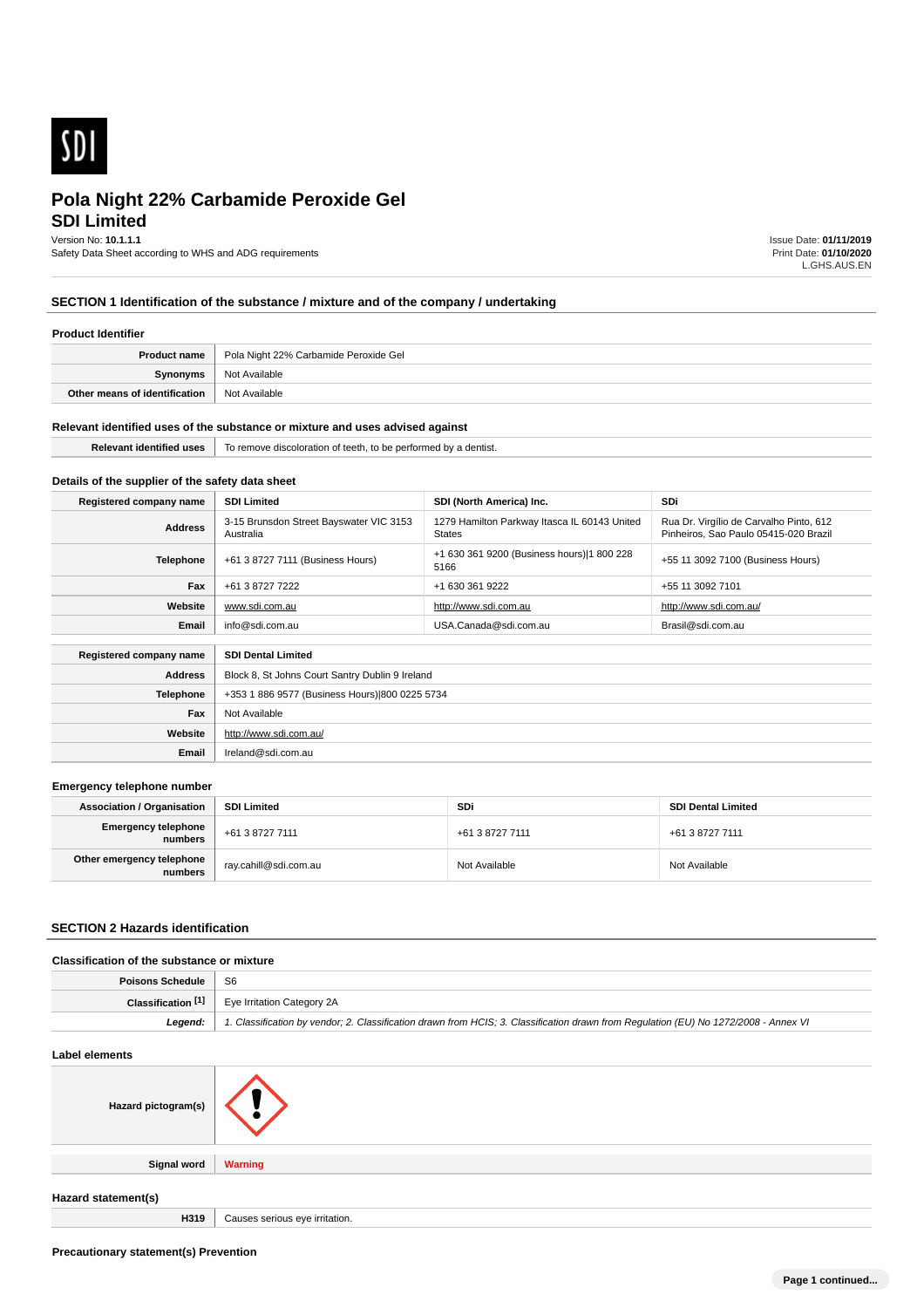**P280** Wear protective gloves/protective clothing/eye protection/face protection.

# **Precautionary statement(s) Response**

| P305+P351+P338 | . IF IN EYES: Rinse cautiously with water for several minutes. Remove contact lenses, if present and easy to do. Continue rinsing. |
|----------------|------------------------------------------------------------------------------------------------------------------------------------|
| P337+P313      | If eye irritation persists: Get medical advice/attention.                                                                          |

# **Precautionary statement(s) Storage**

Not Applicable

# **Precautionary statement(s) Disposal**

Not Applicable

# **SECTION 3 Composition / information on ingredients**

#### **Substances**

See section below for composition of Mixtures

# **Mixtures**

| <b>CAS No</b> | %[weight] | Name                   |
|---------------|-----------|------------------------|
| 124-43-6      | 22        | urea hydrogen peroxide |
| Not Available |           | equivalent to:         |
| 7722-84-1     | 7.3       | hydrogen peroxide      |

# **SECTION 4 First aid measures**

| Description of first aid measures |                                                                                                                                                                                                                                                                                                                                                                                                                                                                                                |  |
|-----------------------------------|------------------------------------------------------------------------------------------------------------------------------------------------------------------------------------------------------------------------------------------------------------------------------------------------------------------------------------------------------------------------------------------------------------------------------------------------------------------------------------------------|--|
| <b>Eye Contact</b>                | If this product comes in contact with the eyes:<br>▶ Wash out immediately with fresh running water.<br>Ensure complete irrigation of the eye by keeping eyelids apart and away from eye and moving the eyelids by occasionally lifting the upper<br>and lower lids.<br>Seek medical attention without delay; if pain persists or recurs seek medical attention.<br>▶ Removal of contact lenses after an eye injury should only be undertaken by skilled personnel.                             |  |
| <b>Skin Contact</b>               | If skin or hair contact occurs:<br>Flush skin and hair with running water (and soap if available).<br>Seek medical attention in event of irritation.                                                                                                                                                                                                                                                                                                                                           |  |
| Inhalation                        | If fumes, aerosols or combustion products are inhaled remove from contaminated area.<br>• Other measures are usually unnecessary.                                                                                                                                                                                                                                                                                                                                                              |  |
| Ingestion                         | If swallowed do <b>NOT</b> induce vomiting.<br>If vomiting occurs, lean patient forward or place on left side (head-down position, if possible) to maintain open airway and prevent aspiration.<br>• Observe the patient carefully.<br>Never give liquid to a person showing signs of being sleepy or with reduced awareness; i.e. becoming unconscious.<br>▶ Give water to rinse out mouth, then provide liquid slowly and as much as casualty can comfortably drink.<br>Seek medical advice. |  |

# **Indication of any immediate medical attention and special treatment needed**

Treat symptomatically.

# **SECTION 5 Firefighting measures**

# **Extinguishing media**

- Foam.
- Dry chemical powder.
- BCF (where regulations permit). ▶ Carbon dioxide.
- Water spray or fog Large fires only.

# **Special hazards arising from the substrate or mixture**

| Fire Incompatibility           | Avoid any contamination of this material as it is very reactive and any contamination is potentially hazardous                                                                                                                                                                                                                                                                                                                                                                                                                                                                                                                                                                                                                                                                                       |
|--------------------------------|------------------------------------------------------------------------------------------------------------------------------------------------------------------------------------------------------------------------------------------------------------------------------------------------------------------------------------------------------------------------------------------------------------------------------------------------------------------------------------------------------------------------------------------------------------------------------------------------------------------------------------------------------------------------------------------------------------------------------------------------------------------------------------------------------|
| <b>Advice for firefighters</b> |                                                                                                                                                                                                                                                                                                                                                                                                                                                                                                                                                                                                                                                                                                                                                                                                      |
| <b>Fire Fighting</b>           | Alert Fire Brigade and tell them location and nature of hazard.<br>▶ Wear full body protective clothing with breathing apparatus.<br>▶ Prevent, by any means available, spillage from entering drains or water courses.<br>Fight fire from a safe distance, with adequate cover.<br>Extinguishers should be used only by trained personnel.<br>Use water delivered as a fine spray to control fire and cool adjacent area.<br>Avoid spraying water onto liquid pools.<br>DO NOT approach containers suspected to be hot.<br>Cool fire exposed containers with water spray from a protected location.<br>If safe to do so, remove containers from path of fire.<br>If fire gets out of control withdraw personnel and warn against entry.<br>Equipment should be thoroughly decontaminated after use. |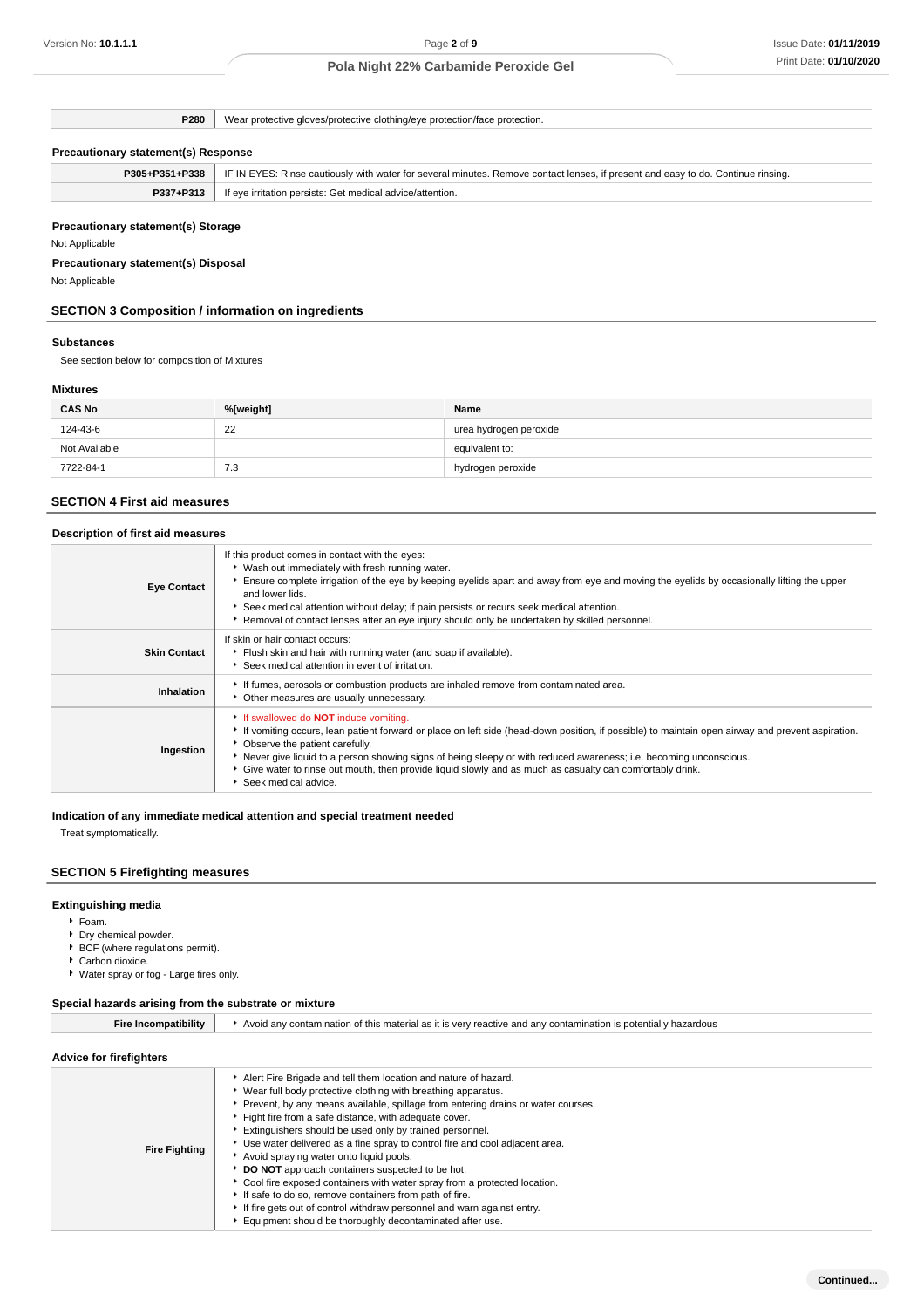| <b>Fire/Explosion Hazard</b> | Non combustible.<br>Not considered a significant fire risk, however containers may burn.<br>Decomposition may produce toxic fumes of:<br>nitrogen oxides (NOx)<br>carbon monoxide (CO)<br>carbon dioxide (CO2) |
|------------------------------|----------------------------------------------------------------------------------------------------------------------------------------------------------------------------------------------------------------|
| <b>HAZCHEM</b>               | Not Applicable                                                                                                                                                                                                 |

# **SECTION 6 Accidental release measures**

# **Personal precautions, protective equipment and emergency procedures**

See section 8

**Environmental precautions**

See section 12

# **Methods and material for containment and cleaning up**

| <b>Minor Spills</b> | Wipe with absorbent towel. Wash with water (15 mins).                                                                                                                                                                                                                                                                                                                                                                                                                                                                                                                                                                                                                                                                                                                                                                                                                                                                                                                                                                                           |
|---------------------|-------------------------------------------------------------------------------------------------------------------------------------------------------------------------------------------------------------------------------------------------------------------------------------------------------------------------------------------------------------------------------------------------------------------------------------------------------------------------------------------------------------------------------------------------------------------------------------------------------------------------------------------------------------------------------------------------------------------------------------------------------------------------------------------------------------------------------------------------------------------------------------------------------------------------------------------------------------------------------------------------------------------------------------------------|
| <b>Major Spills</b> | Clear area of personnel and move upwind.<br>Alert Fire Brigade and tell them location and nature of hazard.<br>▶ Wear full body protective clothing with breathing apparatus.<br>▶ Prevent, by any means available, spillage from entering drains or water courses.<br>▶ No smoking, flames or ignition sources. Increase ventilation.<br>Contain spill with sand, earth or other clean, inert materials.<br><b>NEVER USE</b> organic absorbents such as sawdust, paper or cloth.<br>Use spark-free and explosion-proof equipment.<br>• Collect any recoverable product into labelled containers for possible recycling.<br>Avoid contamination with organic matter to prevent subsequent fire and explosion.<br>DO NOT mix fresh with recovered material.<br>Collect residues and seal in labelled drums for disposal.<br>▶ Wash area and prevent runoff into drains.<br>▶ Decontaminate equipment and launder all protective clothing before storage and re-use.<br>If contamination of drains or waterways occurs advise emergency services. |

Personal Protective Equipment advice is contained in Section 8 of the SDS.

# **SECTION 7 Handling and storage**

# **Precautions for safe handling**

| Safe handling            | For oxidisers, including peroxides.<br>Avoid personal contact and inhalation of dust, mist or vapours.<br>Provide adequate ventilation.<br>$\cdot$<br>Always wear protective equipment and wash off any spillage from clothing.<br>$\cdot$<br>Keep material away from light, heat, flammables or combustibles.<br>$\cdot$<br>Keep cool, dry and away from incompatible materials.<br>$\cdot$<br>Avoid physical damage to containers.<br>$\cdot$<br>DO NOT repack or return unused portions to original containers. Withdraw only sufficient amounts for immediate use.<br>$\cdot$<br>Use only minimum quantity required.<br>$\cdot$<br>Avoid using solutions of peroxides in volatile solvents. Solvent evaporation should be controlled to avoid dangerous concentration of the<br>$\blacksquare$<br>peroxide.<br>Do NOT allow oxidisers to contact iron or compounds of iron, cobalt, or copper, metal oxide salts, acids or bases.<br>Do NOT use metal spatulas to handle oxidisers<br>×<br>Do NOT use glass containers with screw cap lids or glass stoppers.<br>×<br>Store peroxides at the lowest possible temperature, consistent with their solubility and freezing point.<br>×.<br>CAUTION: Do NOT store liquids or solutions of peroxides at a temperature below that at which the oxidiser freezes or precipitates.<br>×.<br>Peroxides, in particular, in this form are extremely shock and heat-sensitive. Refrigerated storage of peroxides must ONLY be in explosion-proof<br>units.<br>The hazards and consequences of fires and explosions during synthesis and use of oxidisers is widely recognised; spontaneous or<br>induced decomposition may culminate in a variety of ways, ranging from moderate gassing to spontaneous ignition or explosion. The heat<br>released from spontaneous decomposition of an energy-rich compound causes a rise in the surrounding temperature; the temperature will rise<br>until thermal balance is established or until the material heats to decomposition,<br>The most effective means for minimising the consequences of an accident is to limit quantities to a practical minimum. Even gram-scale<br>explosions can be serious. Once ignited the burning of peroxides cannot be controlled and the area should be evacuated.<br>Unless there is compelling reason to do otherwise, peroxide concentration should be limited to 10% (or less with vigorous reactants).<br>Peroxide concentration is rarely as high as 1% in the reaction mixture of polymerisation or other free-radical reactions,<br>Oxidisers should be added slowly and cautiously to the reaction medium. This should be completed prior to heating and with good<br>agitation.<br>Addition oxidisers to the hot monomer is extremely dangerous. A violent reaction (e.g., fire or explosion) can result from inadvertent mixing<br>of promoters (frequently used with peroxides in polymerisation systems) with full-strength oxidisers<br>Organic peroxides are very sensitive to contamination (especially heavy-metal compounds, metal oxide salts, alkaline materials including<br>amines, strong acids, and many varieties of dust and dirt). This can initiate rapid, uncontrolled decomposition of peroxides and possible<br>generation of intense heat, fire or explosion The consequences of accidental contamination from returning withdrawn material to the storage<br>container can be disastrous.<br>When handling NEVER smoke, eat or drink.<br>٠<br>Always wash hands with soap and water after handling.<br>٠<br>Use only good occupational work practice.<br>٠<br>Observe manufacturer's storage and handling recommendations contained within this MSDS. |
|--------------------------|--------------------------------------------------------------------------------------------------------------------------------------------------------------------------------------------------------------------------------------------------------------------------------------------------------------------------------------------------------------------------------------------------------------------------------------------------------------------------------------------------------------------------------------------------------------------------------------------------------------------------------------------------------------------------------------------------------------------------------------------------------------------------------------------------------------------------------------------------------------------------------------------------------------------------------------------------------------------------------------------------------------------------------------------------------------------------------------------------------------------------------------------------------------------------------------------------------------------------------------------------------------------------------------------------------------------------------------------------------------------------------------------------------------------------------------------------------------------------------------------------------------------------------------------------------------------------------------------------------------------------------------------------------------------------------------------------------------------------------------------------------------------------------------------------------------------------------------------------------------------------------------------------------------------------------------------------------------------------------------------------------------------------------------------------------------------------------------------------------------------------------------------------------------------------------------------------------------------------------------------------------------------------------------------------------------------------------------------------------------------------------------------------------------------------------------------------------------------------------------------------------------------------------------------------------------------------------------------------------------------------------------------------------------------------------------------------------------------------------------------------------------------------------------------------------------------------------------------------------------------------------------------------------------------------------------------------------------------------------------------------------------------------------------------------------------------------------------------------------------------------------------------------------------------------------------------------------------------------------------------------------------------------------------------------------------------------------------------------------------------------------------------------------------------------------------------------------------------------------------------------------------------------------------------------------------------------------------------------------------------------------------------------------------------------------------------------------------|
| <b>Other information</b> | Store between 2 and 25 deg C.<br>Do not store in direct sunlight.<br>Store in a dry and well ventilated-area, away from heat and sunlight.                                                                                                                                                                                                                                                                                                                                                                                                                                                                                                                                                                                                                                                                                                                                                                                                                                                                                                                                                                                                                                                                                                                                                                                                                                                                                                                                                                                                                                                                                                                                                                                                                                                                                                                                                                                                                                                                                                                                                                                                                                                                                                                                                                                                                                                                                                                                                                                                                                                                                                                                                                                                                                                                                                                                                                                                                                                                                                                                                                                                                                                                                                                                                                                                                                                                                                                                                                                                                                                                                                                                                                   |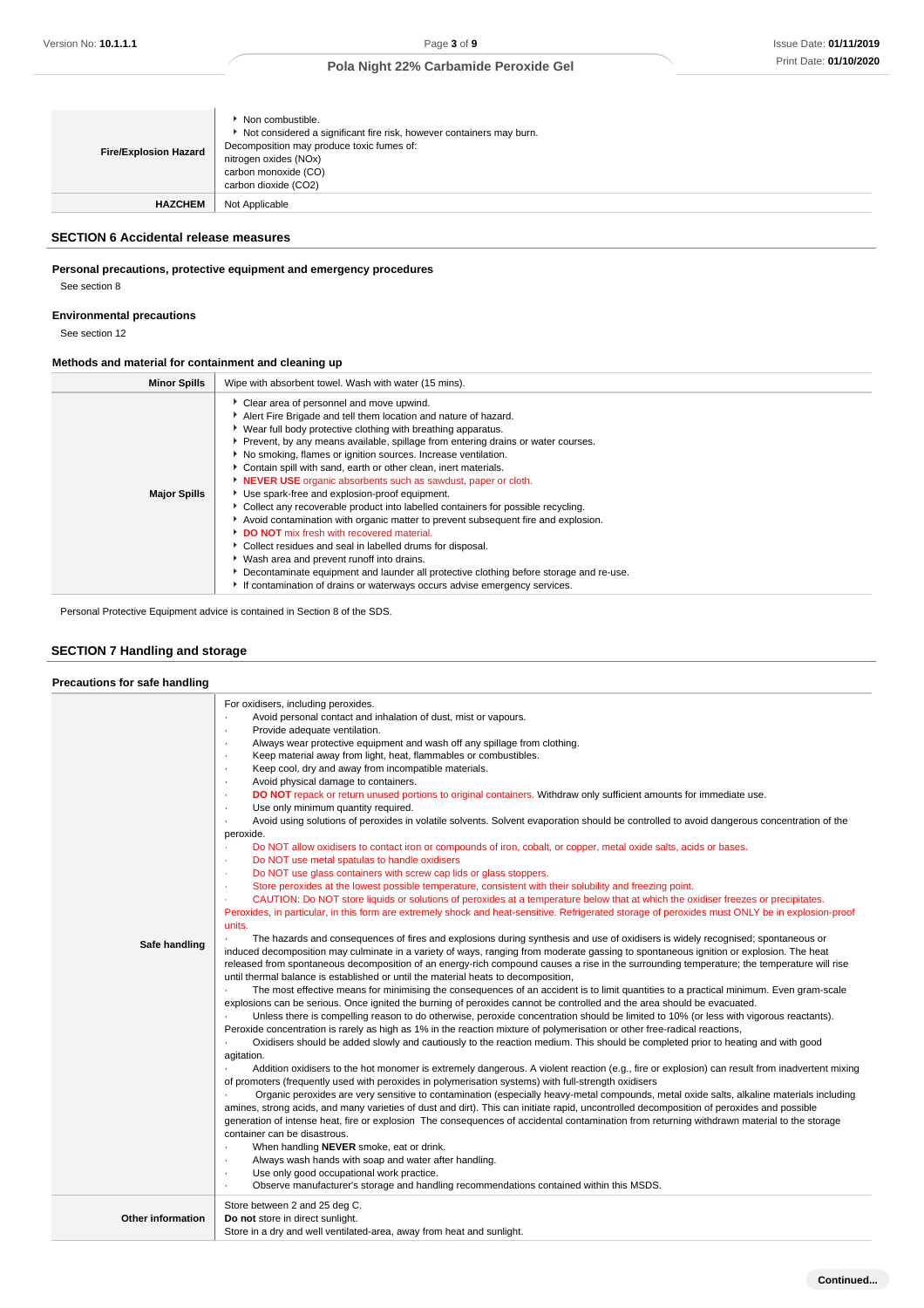#### **Conditions for safe storage, including any incompatibilities**

| Suitable container      | Use containers supplied by manufacturer only. |
|-------------------------|-----------------------------------------------|
| Storage incompatibility | Avoid strong bases.                           |

# **SECTION 8 Exposure controls / personal protection**

#### **Control parameters**

**Occupational Exposure Limits (OEL)**

# **INGREDIENT DATA**

| Source                               | Ingredient                                                                                                                                | <b>Material name</b> | <b>TWA</b>                    |                                | <b>STEL</b>                             |        | Peak          |               | <b>Notes</b>  |
|--------------------------------------|-------------------------------------------------------------------------------------------------------------------------------------------|----------------------|-------------------------------|--------------------------------|-----------------------------------------|--------|---------------|---------------|---------------|
| Australia Exposure Standards         | hydrogen peroxide                                                                                                                         | Hydrogen peroxide    | 1 ppm / 1.4 mg/m3             |                                | Not Available                           |        | Not Available |               | Not Available |
| <b>Emergency Limits</b>              |                                                                                                                                           |                      |                               |                                |                                         |        |               |               |               |
| Ingredient                           | <b>Material name</b>                                                                                                                      |                      |                               | TEEL-1                         |                                         | TEEL-2 |               |               | TEEL-3        |
| urea hydrogen peroxide               | Urea peroxide; (Urea hydrogen peroxide)                                                                                                   |                      | $1.2 \text{ mg/m}$ 3          | $13 \text{ mg/m}$              |                                         |        |               | 79 mg/m3      |               |
| hydrogen peroxide                    | Hydrogen peroxide                                                                                                                         |                      |                               | Not Available<br>Not Available |                                         |        |               | Not Available |               |
|                                      |                                                                                                                                           |                      |                               |                                |                                         |        |               |               |               |
| Ingredient                           | <b>Original IDLH</b>                                                                                                                      |                      |                               |                                | <b>Revised IDLH</b>                     |        |               |               |               |
| urea hydrogen peroxide               | Not Available                                                                                                                             |                      |                               |                                | Not Available                           |        |               |               |               |
| hydrogen peroxide                    | 75 ppm                                                                                                                                    |                      |                               | Not Available                  |                                         |        |               |               |               |
| <b>Occupational Exposure Banding</b> |                                                                                                                                           |                      |                               |                                |                                         |        |               |               |               |
| Ingredient                           | <b>Occupational Exposure Band Rating</b>                                                                                                  |                      |                               |                                | <b>Occupational Exposure Band Limit</b> |        |               |               |               |
| urea hydrogen peroxide               | E                                                                                                                                         |                      | $\leq$ 0.01 mg/m <sup>3</sup> |                                |                                         |        |               |               |               |
| Notes:                               | Occupational exposure banding is a process of assigning chemicals into specific categories or bands based on a chemical's potency and the |                      |                               |                                |                                         |        |               |               |               |

range of exposure concentrations that are expected to protect worker health.

adverse health outcomes associated with exposure. The output of this process is an occupational exposure band (OEB), which corresponds to a

**MATERIAL DATA**

# **Exposure controls Appropriate engineering controls** Engineering controls are used to remove a hazard or place a barrier between the worker and the hazard. Well-designed engineering controls can be highly effective in protecting workers and will typically be independent of worker interactions to provide this high level of protection. The basic types of engineering controls are: Process controls which involve changing the way a job activity or process is done to reduce the risk. Enclosure and/or isolation of emission source which keeps a selected hazard "physically" away from the worker and ventilation that strategically "adds" and "removes" air in the work environment. Ventilation can remove or dilute an air contaminant if designed properly. The design of a ventilation system must match the particular process and chemical or contaminant in use. Employers may need to use multiple types of controls to prevent employee overexposure. General exhaust is adequate under normal operating conditions. Local exhaust ventilation may be required in specific circumstances. If risk of overexposure exists, wear approved respirator. Correct fit is essential to obtain adequate protection. Provide adequate ventilation in warehouse or closed storage areas. Air contaminants generated in the workplace possess varying "escape" velocities which, in turn, determine the "capture velocities" of fresh circulating air required to effectively remove the contaminant. Type of Contaminant: Air Speed: Air Speed: Air Speed: Air Speed: Air Speed: Air Speed: Air Speed: Air Speed: Air Speed: Air Speed: Air Speed: Air Speed: Air Speed: Air Speed: Air Speed: Air Speed: Air Speed: Air Speed: Air solvent, vapours, degreasing etc., evaporating from tank (in still air). 0.25-0.5 m/s (50-100 f/min) aerosols, fumes from pouring operations, intermittent container filling, low speed conveyer transfers, welding, spray drift, plating acid fumes, pickling (released at low velocity into zone of active generation) 0.5-1 m/s (100-200 f/min.) direct spray, spray painting in shallow booths, drum filling, conveyer loading, crusher dusts, gas discharge (active generation into zone of rapid air motion) 1-2.5 m/s (200-500 f/min.) grinding, abrasive blasting, tumbling, high speed wheel generated dusts (released at high initial velocity into zone of very high rapid air motion). 2.5-10 m/s (500-2000 f/min.) Within each range the appropriate value depends on: Lower end of the range Upper end of the range 1: Room air currents minimal or favourable to capture 1: Disturbing room air currents 2: Contaminants of low toxicity or of nuisance value only. 2: Contaminants of high toxicity 3: Intermittent, low production.  $\begin{array}{c|c} \text{3: High production, heavy use} \end{array}$ 4: Large hood or large air mass in motion 4: Small hood-local control only Simple theory shows that air velocity falls rapidly with distance away from the opening of a simple extraction pipe. Velocity generally decreases with the square of distance from the extraction point (in simple cases). Therefore the air speed at the extraction point should be adjusted, accordingly, after reference to distance from the contaminating source. The air velocity at the extraction fan, for example, should be a minimum of 1-2 m/s (200-400 f/min) for extraction of solvents generated in a tank 2 meters distant from the extraction point. Other mechanical considerations, producing performance deficits within the extraction apparatus, make it essential that theoretical air velocities are multiplied by factors of 10 or more when extraction systems are installed or used. Person to: 10.1.1.1<br>
Conditions for said storage, including any incompatibilities<br>
Sundse consinues (a) Po Nort repeats (a) Royal Protection No: **10.1.1.1**<br>
Sundse consinues (a) Po Nort repeats (a) Royal Protection No: **20**

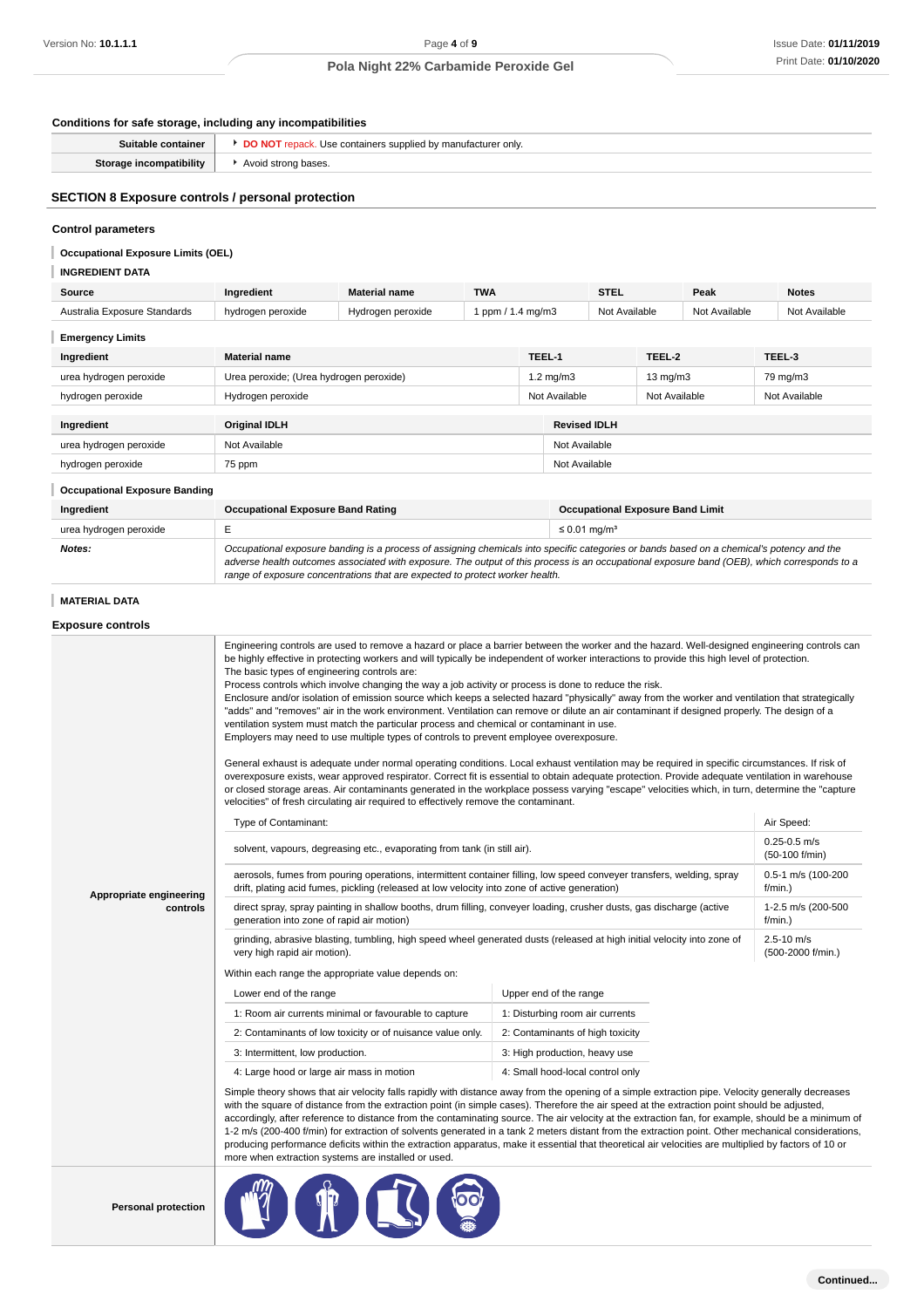| Eye and face protection      | Safety glasses with side shields.<br>Chemical goggles.<br>Contact lenses may pose a special hazard; soft contact lenses may absorb and concentrate irritants. A written policy document, describing<br>the wearing of lenses or restrictions on use, should be created for each workplace or task. This should include a review of lens absorption<br>and adsorption for the class of chemicals in use and an account of injury experience. Medical and first-aid personnel should be trained in<br>their removal and suitable equipment should be readily available. In the event of chemical exposure, begin eye irrigation immediately and<br>remove contact lens as soon as practicable. Lens should be removed at the first signs of eye redness or irritation - lens should be removed in<br>a clean environment only after workers have washed hands thoroughly. [CDC NIOSH Current Intelligence Bulletin 59], [AS/NZS 1336 or<br>national equivalent] |
|------------------------------|---------------------------------------------------------------------------------------------------------------------------------------------------------------------------------------------------------------------------------------------------------------------------------------------------------------------------------------------------------------------------------------------------------------------------------------------------------------------------------------------------------------------------------------------------------------------------------------------------------------------------------------------------------------------------------------------------------------------------------------------------------------------------------------------------------------------------------------------------------------------------------------------------------------------------------------------------------------|
| <b>Skin protection</b>       | See Hand protection below                                                                                                                                                                                                                                                                                                                                                                                                                                                                                                                                                                                                                                                                                                                                                                                                                                                                                                                                     |
| <b>Hands/feet protection</b> | * Wear chemical protective gloves, e.g. PVC.<br>• Wear safety footwear or safety gumboots, e.g. Rubber<br>72rub <sub>2</sub>                                                                                                                                                                                                                                                                                                                                                                                                                                                                                                                                                                                                                                                                                                                                                                                                                                  |
| <b>Body protection</b>       | See Other protection below                                                                                                                                                                                                                                                                                                                                                                                                                                                                                                                                                                                                                                                                                                                                                                                                                                                                                                                                    |
| Other protection             | • Overalls.<br>▶ PVC Apron.<br>PVC protective suit may be required if exposure severe.<br>Eyewash unit.<br>Ensure there is ready access to a safety shower.                                                                                                                                                                                                                                                                                                                                                                                                                                                                                                                                                                                                                                                                                                                                                                                                   |

#### **Respiratory protection**

Type B Filter of sufficient capacity. (AS/NZS 1716 & 1715, EN 143:2000 & 149:2001, ANSI Z88 or national equivalent)

Where the concentration of gas/particulates in the breathing zone, approaches or exceeds the "Exposure Standard" (or ES), respiratory protection is required. Degree of protection varies with both face-piece and Class of filter; the nature of protection varies with Type of filter.

| <b>Required Minimum Protection Factor</b> | <b>Half-Face Respirator</b> | <b>Full-Face Respirator</b> | <b>Powered Air Respirator</b> |
|-------------------------------------------|-----------------------------|-----------------------------|-------------------------------|
| up to $10 \times ES$                      | <b>B-AUS</b>                |                             | B-PAPR-AUS / Class 1          |
| up to $50 \times ES$                      |                             | B-AUS / Class 1             |                               |
| up to $100 \times ES$                     |                             | $B-2$                       | B-PAPR-2 ^                    |

^ - Full-face

A(All classes) = Organic vapours, B AUS or B1 = Acid gasses, B2 = Acid gas or hydrogen cyanide(HCN), B3 = Acid gas or hydrogen cyanide(HCN), E = Sulfur dioxide(SO2), G = Agricultural chemicals, K = Ammonia(NH3), Hg = Mercury, NO = Oxides of nitrogen, MB = Methyl bromide, AX = Low boiling point organic compounds(below 65 degC)

# **SECTION 9 Physical and chemical properties**

# **Information on basic physical and chemical properties**

| Appearance                                      | Clear gel with spearmint odour, soluble in water. |                                                   |                |
|-------------------------------------------------|---------------------------------------------------|---------------------------------------------------|----------------|
|                                                 |                                                   |                                                   |                |
| <b>Physical state</b>                           | Gel                                               | Relative density (Water = 1)                      | 1.1            |
| Odour                                           | Not Available                                     | <b>Partition coefficient n-octanol</b><br>/ water | Not Available  |
| <b>Odour threshold</b>                          | Not Available                                     | Auto-ignition temperature (°C)                    | Not Available  |
| pH (as supplied)                                | $5.9 - 6.9$                                       | <b>Decomposition temperature</b>                  | Not Available  |
| Melting point / freezing point<br>(°C)          | Not Available                                     | Viscosity (cSt)                                   | Not Available  |
| Initial boiling point and boiling<br>range (°C) | Not Available                                     | Molecular weight (g/mol)                          | Not Applicable |
| Flash point (°C)                                | Not Available                                     | <b>Taste</b>                                      | Not Available  |
| <b>Evaporation rate</b>                         | Not Available                                     | <b>Explosive properties</b>                       | Not Available  |
| Flammability                                    | Not Available                                     | <b>Oxidising properties</b>                       | Not Available  |
| Upper Explosive Limit (%)                       | Not Available                                     | Surface Tension (dyn/cm or<br>$mN/m$ )            | Not Available  |
| Lower Explosive Limit (%)                       | Not Available                                     | <b>Volatile Component (%vol)</b>                  | Not Available  |
| Vapour pressure (kPa)                           | Not Available                                     | Gas group                                         | Not Available  |
| Solubility in water                             | Miscible                                          | pH as a solution (1%)                             | Not Available  |
| Vapour density (Air = 1)                        | Not Available                                     | VOC g/L                                           | Not Available  |

# **SECTION 10 Stability and reactivity**

| Reactivity                            | See section 7                                                                                                                                                                                      |
|---------------------------------------|----------------------------------------------------------------------------------------------------------------------------------------------------------------------------------------------------|
| <b>Chemical stability</b>             | Unstable in the presence of incompatible materials.<br>Product is considered stable under normal handling conditions.<br>▶ Prolonged exposure to heat.<br>Hazardous polymerisation will not occur. |
| Possibility of hazardous<br>reactions | See section 7                                                                                                                                                                                      |
| <b>Conditions to avoid</b>            | See section 7                                                                                                                                                                                      |
| Incompatible materials                | See section 7                                                                                                                                                                                      |
| Hazardous decomposition<br>products   | See section 5                                                                                                                                                                                      |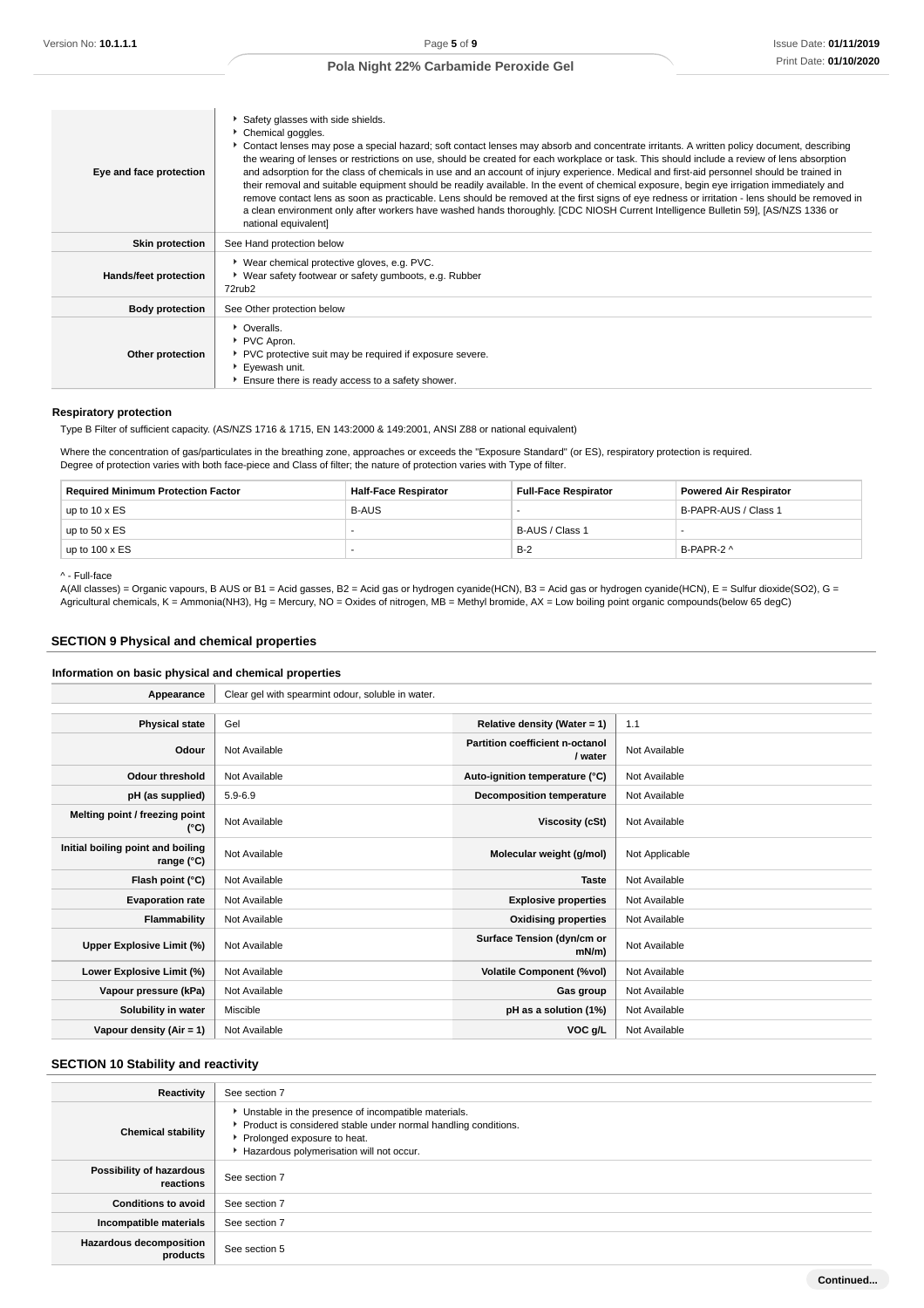# **SECTION 11 Toxicological information**

| Information on toxicological effects |                                                                                                                                                                                                                                                                                                             |                                                                                                                                                                                                                                                                                                                                                                                                                                                      |  |  |
|--------------------------------------|-------------------------------------------------------------------------------------------------------------------------------------------------------------------------------------------------------------------------------------------------------------------------------------------------------------|------------------------------------------------------------------------------------------------------------------------------------------------------------------------------------------------------------------------------------------------------------------------------------------------------------------------------------------------------------------------------------------------------------------------------------------------------|--|--|
| <b>Inhaled</b>                       | setting.                                                                                                                                                                                                                                                                                                    | The material is not thought to produce either adverse health effects or irritation of the respiratory tract following inhalation (as classified by EC<br>Directives using animal models). Nevertheless, adverse systemic effects have been produced following exposure of animals by at least one other<br>route and good hygiene practice requires that exposure be kept to a minimum and that suitable control measures be used in an occupational |  |  |
| Ingestion                            | Accidental ingestion of the material may be damaging to the health of the individual.                                                                                                                                                                                                                       |                                                                                                                                                                                                                                                                                                                                                                                                                                                      |  |  |
| <b>Skin Contact</b>                  | The material is not thought to produce adverse health effects or skin irritation following contact (as classified by EC Directives using animal<br>models). Nevertheless, good hygiene practice requires that exposure be kept to a minimum and that suitable gloves be used in an occupational<br>setting. |                                                                                                                                                                                                                                                                                                                                                                                                                                                      |  |  |
| Eye                                  | (conjunctivitis); temporary impairment of vision and/or other transient eye damage/ulceration may occur.                                                                                                                                                                                                    | Evidence exists, or practical experience predicts, that the material may cause eye irritation in a substantial number of individuals and/or may<br>produce significant ocular lesions which are present twenty-four hours or more after instillation into the eye(s) of experimental animals.<br>Repeated or prolonged eye contact may cause inflammation characterised by temporary redness (similar to windburn) of the conjunctiva                |  |  |
| <b>Chronic</b>                       | biochemical systems.                                                                                                                                                                                                                                                                                        | Limited evidence suggests that repeated or long-term occupational exposure may produce cumulative health effects involving organs or                                                                                                                                                                                                                                                                                                                 |  |  |
| Pola Night 22% Carbamide             | <b>TOXICITY</b>                                                                                                                                                                                                                                                                                             | <b>IRRITATION</b>                                                                                                                                                                                                                                                                                                                                                                                                                                    |  |  |
| <b>Peroxide Gel</b>                  | Not Available                                                                                                                                                                                                                                                                                               | Not Available                                                                                                                                                                                                                                                                                                                                                                                                                                        |  |  |
|                                      | <b>TOXICITY</b>                                                                                                                                                                                                                                                                                             | <b>IRRITATION</b>                                                                                                                                                                                                                                                                                                                                                                                                                                    |  |  |
| urea hydrogen peroxide               | Not Available                                                                                                                                                                                                                                                                                               | Eye: adverse effect observed (irreversible damage)[1]                                                                                                                                                                                                                                                                                                                                                                                                |  |  |
|                                      |                                                                                                                                                                                                                                                                                                             | Skin: adverse effect observed (irritating)[1]                                                                                                                                                                                                                                                                                                                                                                                                        |  |  |
|                                      | <b>TOXICITY</b>                                                                                                                                                                                                                                                                                             | <b>IRRITATION</b>                                                                                                                                                                                                                                                                                                                                                                                                                                    |  |  |
|                                      | 50 mg/kg[2]                                                                                                                                                                                                                                                                                                 | Not Available                                                                                                                                                                                                                                                                                                                                                                                                                                        |  |  |
|                                      | 500 mg/kg <sup>[2]</sup>                                                                                                                                                                                                                                                                                    |                                                                                                                                                                                                                                                                                                                                                                                                                                                      |  |  |
|                                      | Dermal (rabbit) LD50: 4060 mg/kg <sup>[2]</sup>                                                                                                                                                                                                                                                             |                                                                                                                                                                                                                                                                                                                                                                                                                                                      |  |  |
| hydrogen peroxide                    | Inhalation (rat) LC50: 2 mg/l/4H[2]                                                                                                                                                                                                                                                                         |                                                                                                                                                                                                                                                                                                                                                                                                                                                      |  |  |
|                                      | Oral (rat) LD50: =1193-1270 mg/kg <sup>[2]</sup>                                                                                                                                                                                                                                                            |                                                                                                                                                                                                                                                                                                                                                                                                                                                      |  |  |
|                                      | Oral (rat) LD50: >225 mg/kg <sup>[2]</sup>                                                                                                                                                                                                                                                                  |                                                                                                                                                                                                                                                                                                                                                                                                                                                      |  |  |
|                                      | Oral (rat) LD50: >5000 mg/kg <sup>[2]</sup>                                                                                                                                                                                                                                                                 |                                                                                                                                                                                                                                                                                                                                                                                                                                                      |  |  |
|                                      | Oral (rat) LD50: 1270 mg/kg[1]                                                                                                                                                                                                                                                                              |                                                                                                                                                                                                                                                                                                                                                                                                                                                      |  |  |
| Legend:                              | specified data extracted from RTECS - Register of Toxic Effect of chemical Substances                                                                                                                                                                                                                       | 1. Value obtained from Europe ECHA Registered Substances - Acute toxicity 2.* Value obtained from manufacturer's SDS. Unless otherwise                                                                                                                                                                                                                                                                                                               |  |  |

| <b>UREA HYDROGEN PEROXIDE</b><br><b>HYDROGEN PEROXIDE</b> | No chronic human exposure data is available<br>For hydrogen peroxide:<br>Hazard increases with peroxide concentration, high concentrations contain an additive stabiliser.<br><b>Pharmacokinetics</b><br>Hydrogen peroxide is a normal product of metabolism. It is readily decomposed by catalase in normal cells. In experimental animals exposed to<br>hydrogen peroxide, target organs affected include the lungs, intestine, thymus, liver, and kidney, suggesting its distribution to those sites.<br>Hydrogen peroxide has been detected in breath.<br>Absorption: Hydrogen peroxide is decomposed in the bowel before absorption. When applied to tissue, solutions of hydrogen peroxide have<br>poor penetrability.<br>> Distribution Hydrogen peroxide is produced metabolically in intact cells and tissues. It is formed by reduction of oxygen either directly in a<br>two-electron transfer reaction, often catalysed by flavoproteins, or by an initial one-electron step to O2 followed by dismutation to hydrogen<br>peroxide.<br>▶ Hydrogen peroxide has been detected in serum and in intact liver. based on the results of toxicity studies, the lungs, intestine, thymus, liver,<br>and kidney may be distribution sites. In rabbits and cats that died after intravenous administration of hydrogen peroxide, the lungs were pale<br>and emphysematous. Following intraperitoneal injection of hydrogen peroxide in mice, pyknotic nuclei were induced in the intestine and<br>thymus (IARC 1985). Degeneration of hepatic and renal tubular epithelial tissue was observed following oral administration of hydrogen<br>peroxide to mice.<br>Metabolism Glutathione peroxidase, responsible for decomposing hydrogen peroxide, is present in normal human tissues (IARC 1985).<br>When hydrogen peroxide comes in contact with catalase, an enzyme found in blood and most tissues, it rapidly decomposes into oxygen and<br>water.<br>Excretion Hydrogen peroxide has been detected in human breath at levels ranging from 1.0+/-.5 g/L to 0.34+/-0.17 g/L.<br>Carcinogenicity<br>Gastric and duodenal lesions including adenomas, carcinomas, and adenocarcinomas have been observed in mice treated orally with hydrogen<br>peroxide. Marked strain differences in the incidence of tumors have been observed. Papilloma development has been observed in mice treated<br>by dermal application.<br>Genotoxicity<br>Hydrogen peroxide induced DNA damage, sister chromatid exchanges and chromosomal aberrations in mammalian cells in vitro. Hydrogen<br>peroxide induced DNA damage in bacteria (E. coli), and was mutagenic to bacteria (Salmonella typhimurium) and the fungi, Neurospora<br>crassa and Aspergillis chevallieri, but not to Streptomyces griseoflavus. It was not mutagenic to Drosophila melanogaster or to mammalian |
|-----------------------------------------------------------|----------------------------------------------------------------------------------------------------------------------------------------------------------------------------------------------------------------------------------------------------------------------------------------------------------------------------------------------------------------------------------------------------------------------------------------------------------------------------------------------------------------------------------------------------------------------------------------------------------------------------------------------------------------------------------------------------------------------------------------------------------------------------------------------------------------------------------------------------------------------------------------------------------------------------------------------------------------------------------------------------------------------------------------------------------------------------------------------------------------------------------------------------------------------------------------------------------------------------------------------------------------------------------------------------------------------------------------------------------------------------------------------------------------------------------------------------------------------------------------------------------------------------------------------------------------------------------------------------------------------------------------------------------------------------------------------------------------------------------------------------------------------------------------------------------------------------------------------------------------------------------------------------------------------------------------------------------------------------------------------------------------------------------------------------------------------------------------------------------------------------------------------------------------------------------------------------------------------------------------------------------------------------------------------------------------------------------------------------------------------------------------------------------------------------------------------------------------------------------------------------------------------------------------------------------------------------------------------------------------------------------------------------------------------------------------------------------------------------------------------------------------------------------------------------------------------------------------------------------------------|
|                                                           | cells in vitro.                                                                                                                                                                                                                                                                                                                                                                                                                                                                                                                                                                                                                                                                                                                                                                                                                                                                                                                                                                                                                                                                                                                                                                                                                                                                                                                                                                                                                                                                                                                                                                                                                                                                                                                                                                                                                                                                                                                                                                                                                                                                                                                                                                                                                                                                                                                                                                                                                                                                                                                                                                                                                                                                                                                                                                                                                                                      |
|                                                           | <b>Developmental Toxicity</b><br>Malformations have been observed in chicken embryos treated with hydrogen peroxide, but experiments with mice and rats have been negative.<br>Female rats that received 0.45% hydrogen peroxide (equivalent to approximately 630 mg/kg/day)7 as the sole drinking fluid for five weeks<br>produced normal litters when mated with untreated males.<br>Doses of 1.4 to 11 mol/egg hydrogen peroxide (purity 30%) dissolved in water were injected into the airspace of groups of 20-30 white leghorn<br>chicken eggs on day 3 of incubation.                                                                                                                                                                                                                                                                                                                                                                                                                                                                                                                                                                                                                                                                                                                                                                                                                                                                                                                                                                                                                                                                                                                                                                                                                                                                                                                                                                                                                                                                                                                                                                                                                                                                                                                                                                                                                                                                                                                                                                                                                                                                                                                                                                                                                                                                                         |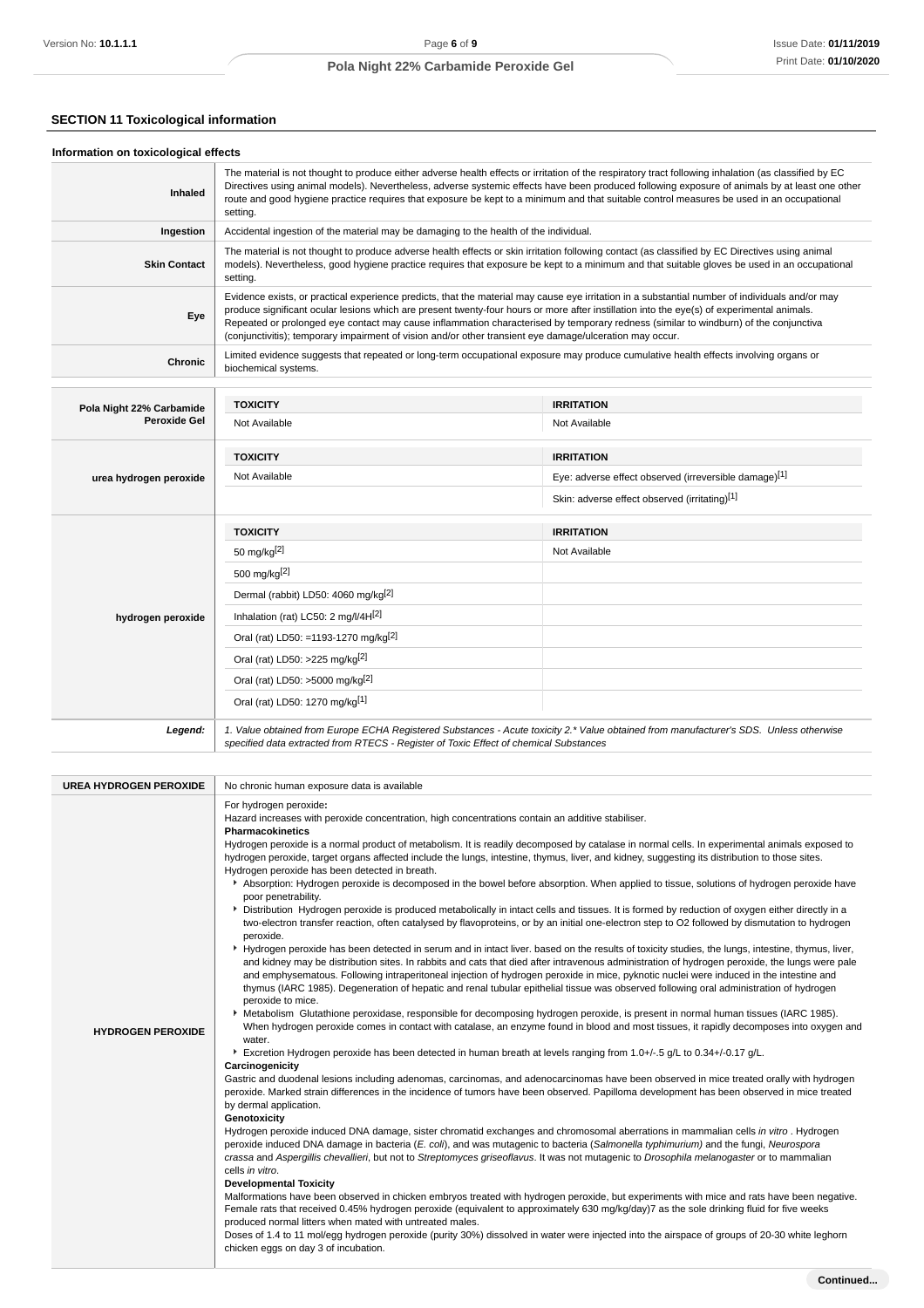|                                                      | Embryos were examined on day 14. The incidence of embryonic deaths and malformations was dose-related and detected at doses of 2.8<br>mol/egg and above. The combined ED50 was 2.7 mol/egg.<br><b>Reproductive Toxicity</b><br>A 1% solution of hydrogen peroxide (equivalent to 1900 mg/kg/day) given as the sole drinking fluid to three-month-old male mice for 7-28 days<br>did not cause infertility.<br>The substance is classified by IARC as Group 3:<br>NOT classifiable as to its carcinogenicity to humans.<br>Evidence of carcinogenicity may be inadequate or limited in animal testing.                                                                                                                                                                                                                                                                                                                                                                                                                                                                                                                                                                                                                                                                                                                                                                                                                     |                                 |                                                                                                    |  |
|------------------------------------------------------|---------------------------------------------------------------------------------------------------------------------------------------------------------------------------------------------------------------------------------------------------------------------------------------------------------------------------------------------------------------------------------------------------------------------------------------------------------------------------------------------------------------------------------------------------------------------------------------------------------------------------------------------------------------------------------------------------------------------------------------------------------------------------------------------------------------------------------------------------------------------------------------------------------------------------------------------------------------------------------------------------------------------------------------------------------------------------------------------------------------------------------------------------------------------------------------------------------------------------------------------------------------------------------------------------------------------------------------------------------------------------------------------------------------------------|---------------------------------|----------------------------------------------------------------------------------------------------|--|
| <b>UREA HYDROGEN PEROXIDE</b><br>& HYDROGEN PEROXIDE | No significant acute toxicological data identified in literature search.<br>Asthma-like symptoms may continue for months or even years after exposure to the material ceases. This may be due to a non-allergenic<br>condition known as reactive airways dysfunction syndrome (RADS) which can occur following exposure to high levels of highly irritating<br>compound. Key criteria for the diagnosis of RADS include the absence of preceding respiratory disease, in a non-atopic individual, with abrupt<br>onset of persistent asthma-like symptoms within minutes to hours of a documented exposure to the irritant. A reversible airflow pattern, on<br>spirometry, with the presence of moderate to severe bronchial hyperreactivity on methacholine challenge testing and the lack of minimal<br>lymphocytic inflammation, without eosinophilia, have also been included in the criteria for diagnosis of RADS. RADS (or asthma) following an<br>irritating inhalation is an infrequent disorder with rates related to the concentration of and duration of exposure to the irritating substance.<br>Industrial bronchitis, on the other hand, is a disorder that occurs as result of exposure due to high concentrations of irritating substance (often<br>particulate in nature) and is completely reversible after exposure ceases. The disorder is characterised by dyspnea, cough and mucus<br>production. |                                 |                                                                                                    |  |
| <b>Acute Toxicity</b>                                | ×                                                                                                                                                                                                                                                                                                                                                                                                                                                                                                                                                                                                                                                                                                                                                                                                                                                                                                                                                                                                                                                                                                                                                                                                                                                                                                                                                                                                                         | Carcinogenicity                 | ×                                                                                                  |  |
| <b>Skin Irritation/Corrosion</b>                     | ×                                                                                                                                                                                                                                                                                                                                                                                                                                                                                                                                                                                                                                                                                                                                                                                                                                                                                                                                                                                                                                                                                                                                                                                                                                                                                                                                                                                                                         | Reproductivity                  | ×                                                                                                  |  |
| <b>Serious Eye Damage/Irritation</b>                 | ✔                                                                                                                                                                                                                                                                                                                                                                                                                                                                                                                                                                                                                                                                                                                                                                                                                                                                                                                                                                                                                                                                                                                                                                                                                                                                                                                                                                                                                         | <b>STOT - Single Exposure</b>   | ×                                                                                                  |  |
| <b>Respiratory or Skin</b><br>sensitisation          | ×                                                                                                                                                                                                                                                                                                                                                                                                                                                                                                                                                                                                                                                                                                                                                                                                                                                                                                                                                                                                                                                                                                                                                                                                                                                                                                                                                                                                                         | <b>STOT - Repeated Exposure</b> | ×                                                                                                  |  |
| <b>Mutagenicity</b>                                  | ×                                                                                                                                                                                                                                                                                                                                                                                                                                                                                                                                                                                                                                                                                                                                                                                                                                                                                                                                                                                                                                                                                                                                                                                                                                                                                                                                                                                                                         | <b>Aspiration Hazard</b>        | ×                                                                                                  |  |
|                                                      |                                                                                                                                                                                                                                                                                                                                                                                                                                                                                                                                                                                                                                                                                                                                                                                                                                                                                                                                                                                                                                                                                                                                                                                                                                                                                                                                                                                                                           | Legend:                         | $\blacktriangleright$ – Data either not available or does not fill the criteria for classification |  |

– Data available to make classification

```
SECTION 12 Ecological information
```

| <b>Toxicity</b>                                 |                  |                           |                                                                                                                                                                                                                                                                                          |                  |                  |
|-------------------------------------------------|------------------|---------------------------|------------------------------------------------------------------------------------------------------------------------------------------------------------------------------------------------------------------------------------------------------------------------------------------|------------------|------------------|
|                                                 | Endpoint         | <b>Test Duration (hr)</b> | <b>Species</b>                                                                                                                                                                                                                                                                           | Value            | Source           |
| Pola Night 22% Carbamide<br><b>Peroxide Gel</b> | Not<br>Available | Not Available             | Not Available                                                                                                                                                                                                                                                                            | Not<br>Available | Not<br>Available |
|                                                 | Endpoint         | <b>Test Duration (hr)</b> | <b>Species</b>                                                                                                                                                                                                                                                                           | Value            | Source           |
|                                                 | <b>LC50</b>      | 96                        | Fish                                                                                                                                                                                                                                                                                     | 9-100mg/L        | $\overline{2}$   |
| urea hydrogen peroxide                          | EC50             | 48                        | Crustacea                                                                                                                                                                                                                                                                                | 2mg/L            | $\overline{2}$   |
|                                                 | EC <sub>0</sub>  | 24                        | Crustacea                                                                                                                                                                                                                                                                                | $0.9$ mg/L       | 2                |
|                                                 | <b>NOEC</b>      | 48                        | Crustacea                                                                                                                                                                                                                                                                                | 1.5mg/L          | $\overline{2}$   |
|                                                 | Endpoint         | <b>Test Duration (hr)</b> | <b>Species</b>                                                                                                                                                                                                                                                                           | Value            | Source           |
|                                                 | <b>LC50</b>      | 96                        | Fish                                                                                                                                                                                                                                                                                     | 16.4mg/L         | $\overline{2}$   |
| hydrogen peroxide                               | <b>EC50</b>      | 48                        | Crustacea                                                                                                                                                                                                                                                                                | 2mq/L            | 2                |
|                                                 | <b>EC50</b>      | 72                        | Algae or other aquatic plants                                                                                                                                                                                                                                                            | $0.85$ mg/L      | 2                |
|                                                 | <b>NOEC</b>      | 72                        | Algae or other aquatic plants                                                                                                                                                                                                                                                            | $=0.1$ mg/L      | $\mathbf{1}$     |
| Legend:                                         |                  |                           | Extracted from 1. IUCLID Toxicity Data 2. Europe ECHA Registered Substances - Ecotoxicological Information - Aquatic Toxicity 3. EPIWIN Suite<br>V3.12 (QSAR) - Aquatic Toxicity Data (Estimated) 4. US EPA, Ecotox database - Aquatic Toxicity Data 5. ECETOC Aquatic Hazard Assessment |                  |                  |

**DO NOT** discharge into sewer or waterways.

# **Persistence and degradability**

| Ingredient                       | Persistence: Water/Soil  | <b>Persistence: Air</b> |
|----------------------------------|--------------------------|-------------------------|
| hydrogen peroxide                | LOW                      | LOW                     |
| <b>Bioaccumulative potential</b> |                          |                         |
| Ingredient                       | <b>Bioaccumulation</b>   |                         |
| hydrogen peroxide                | LOW (LogKOW = $-1.571$ ) |                         |

Data 6. NITE (Japan) - Bioconcentration Data 7. METI (Japan) - Bioconcentration Data 8. Vendor Data

# **Mobility in soil**

| Ingredient             | <b>Mobility</b>                                             |
|------------------------|-------------------------------------------------------------|
| hvdrogen peroxide<br>. | 14.3)<br>$\bigcap_{\alpha}$<br>' (KOC = ∘<br>∟∪v·<br>$\sim$ |

# **SECTION 13 Disposal considerations**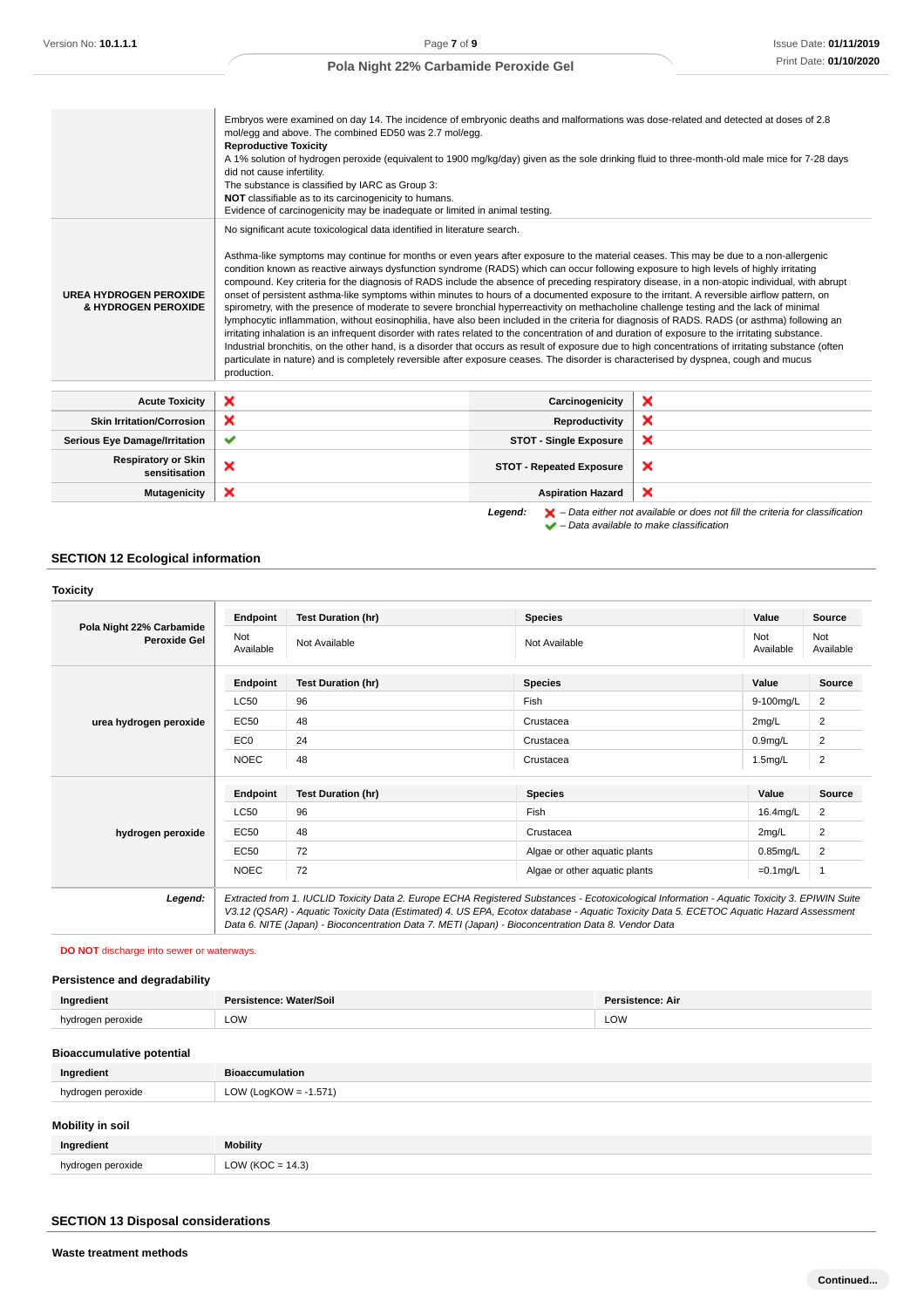| <b>Product / Packaging disposal</b> | Consult manufacturer for recycling options.<br>Consult State Land Waste Management Authority for disposal.<br>Bury residue in an authorised landfill.<br>Decontaminate empty containers. |
|-------------------------------------|------------------------------------------------------------------------------------------------------------------------------------------------------------------------------------------|
|-------------------------------------|------------------------------------------------------------------------------------------------------------------------------------------------------------------------------------------|

#### **SECTION 14 Transport information**

| <b>Labels Required</b>  |                |  |  |  |
|-------------------------|----------------|--|--|--|
| <b>Marine Pollutant</b> | <b>NO</b>      |  |  |  |
| <b>HAZCHEM</b>          | Not Applicable |  |  |  |

#### **Land transport (ADG): NOT REGULATED FOR TRANSPORT OF DANGEROUS GOODS**

**Air transport (ICAO-IATA / DGR): NOT REGULATED FOR TRANSPORT OF DANGEROUS GOODS**

# **Sea transport (IMDG-Code / GGVSee): NOT REGULATED FOR TRANSPORT OF DANGEROUS GOODS**

#### **Transport in bulk according to Annex II of MARPOL and the IBC code**

#### Not Applicable

If packed as Chemical kits the following classification may be considered if all ICAO/IATA transport requirements are met: Chemical Kit UN3316 - Class 9, SP A44 & A163.

#### **SECTION 15 Regulatory information**

#### **Safety, health and environmental regulations / legislation specific for the substance or mixture**

#### I **urea hydrogen peroxide is found on the following regulatory lists**

Australia Hazardous Chemical Information System (HCIS) - Hazardous Chemicals Australia Standard for the Uniform Scheduling of Medicines and Poisons (SUSMP) - Schedule 10 / Appendix C

Australia Standard for the Uniform Scheduling of Medicines and Poisons (SUSMP) - Schedule 5

#### I **hydrogen peroxide is found on the following regulatory lists**

Australia Hazardous Chemical Information System (HCIS) - Hazardous Chemicals Australia Standard for the Uniform Scheduling of Medicines and Poisons (SUSMP) - Schedule 10 / Appendix C

Australia Standard for the Uniform Scheduling of Medicines and Poisons (SUSMP) - Schedule 5

Australia Standard for the Uniform Scheduling of Medicines and Poisons (SUSMP) - Schedule 6 Australian Inventory of Industrial Chemicals (AIIC)

Australia Standard for the Uniform Scheduling of Medicines and Poisons (SUSMP) - Schedule 6

Australian Inventory of Industrial Chemicals (AIIC)

International Agency for Research on Cancer (IARC) - Agents Classified by the IARC Monographs

#### **National Inventory Status**

| <b>National Inventory</b>      | <b>Status</b>                                                                                                                                                                                            |  |
|--------------------------------|----------------------------------------------------------------------------------------------------------------------------------------------------------------------------------------------------------|--|
| Australia - AIIC               | Yes                                                                                                                                                                                                      |  |
| Australia - Non-Industrial Use | No (urea hydrogen peroxide; hydrogen peroxide)                                                                                                                                                           |  |
| Canada - DSL                   | No (urea hydrogen peroxide)                                                                                                                                                                              |  |
| Canada - NDSL                  | No (hydrogen peroxide)                                                                                                                                                                                   |  |
| China - IECSC                  | Yes                                                                                                                                                                                                      |  |
| Europe - EINEC / ELINCS / NLP  | Yes                                                                                                                                                                                                      |  |
| Japan - ENCS                   | No (urea hydrogen peroxide)                                                                                                                                                                              |  |
| Korea - KECI                   | Yes                                                                                                                                                                                                      |  |
| New Zealand - NZIoC            | Yes                                                                                                                                                                                                      |  |
| Philippines - PICCS            | Yes                                                                                                                                                                                                      |  |
| USA - TSCA                     | Yes                                                                                                                                                                                                      |  |
| Taiwan - TCSI                  | Yes                                                                                                                                                                                                      |  |
| Mexico - INSQ                  | No (urea hydrogen peroxide)                                                                                                                                                                              |  |
| Vietnam - NCI                  | Yes                                                                                                                                                                                                      |  |
| Russia - ARIPS                 | Yes                                                                                                                                                                                                      |  |
| Legend:                        | Yes = All CAS declared ingredients are on the inventory<br>No = One or more of the CAS listed ingredients are not on the inventory and are not exempt from listing(see specific ingredients in brackets) |  |

#### **SECTION 16 Other information**

| 2019         |
|--------------|
| '2015<br>O4. |
|              |

#### **SDS Version Summary**

| <b>Version</b> | <b>Issue Date</b> | <b>Sections Updated</b>                                                                                                                                      |
|----------------|-------------------|--------------------------------------------------------------------------------------------------------------------------------------------------------------|
| 9.1.1.1        | 24/05/2016        | Acute Health (eye), Classification, Fire Fighter (fire/explosion hazard), Ingredients, Personal Protection (hands/feet), Transport,<br>Transport Information |
| 10.1.1.1       | 01/11/2019        | One-off system update. NOTE: This may or may not change the GHS classification                                                                               |